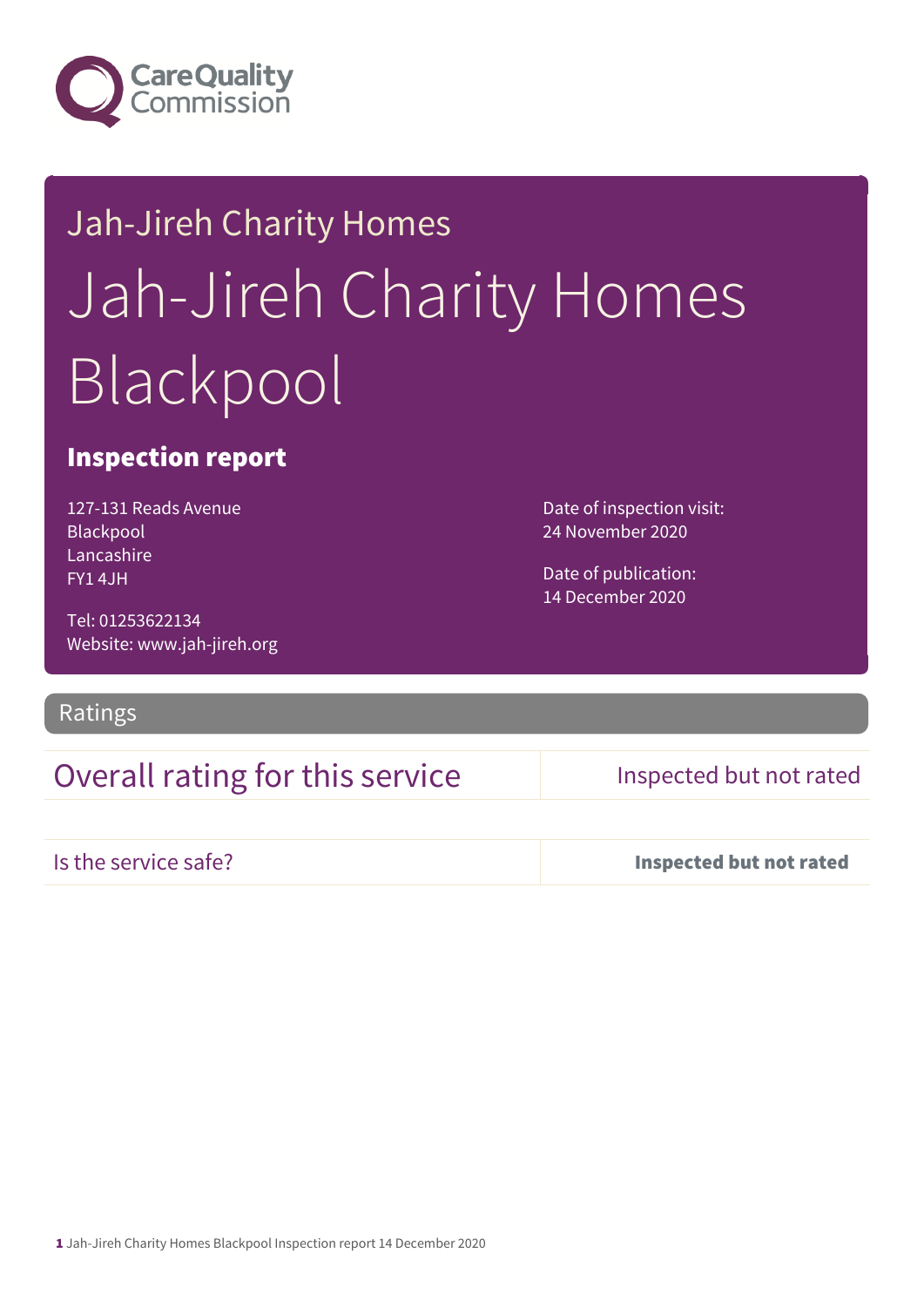## Summary of findings

## Overall summary

Jah-Jireh Charity Homes Blackpool is a care home where Jehovah's Witnesses care for other Jehovah's Witnesses, providing spiritual and physical care and accommodation for up to 36 people. There are 30 single rooms and three double rooms. At the time of the inspection 25 people lived at the home.

We found the following examples of good practice.

• The provider followed guidance and care practices to reduce infection risks and manage any infection outbreak effectively. We saw policies and procedures and Information about COVID-19 were in place and staff were trained on infection prevention and control.

• There was sufficient personal protective equipment (PPE) available throughout the home and staff consistently wore this safely. Senior staff regularly checked staff were using PPE correctly.

• Staff carried out a frequent and thorough cleaning regime to reduce cross infection during the COVID-19 pandemic. Senior staff monitored this frequently.

• Any person admitted to the home was expected to follow Public Health England guidance. Only essential visitors and those for people at the end of life could visit in line with national guidance.

• People kept in touch with families by phone, emails and social media. Relatives were praising of the staff, the care they provided, cleanliness of the home and infection control practices.

• Senior staff completed COVID-19 risk assessments and care plans on and with each person supported to reduce risks during the pandemic. They also completed risk assessments for staff members. These assessments showed how individuals could be vulnerable to COVID-19 and what action was needed to keep them safe.

Further information is in the findings below.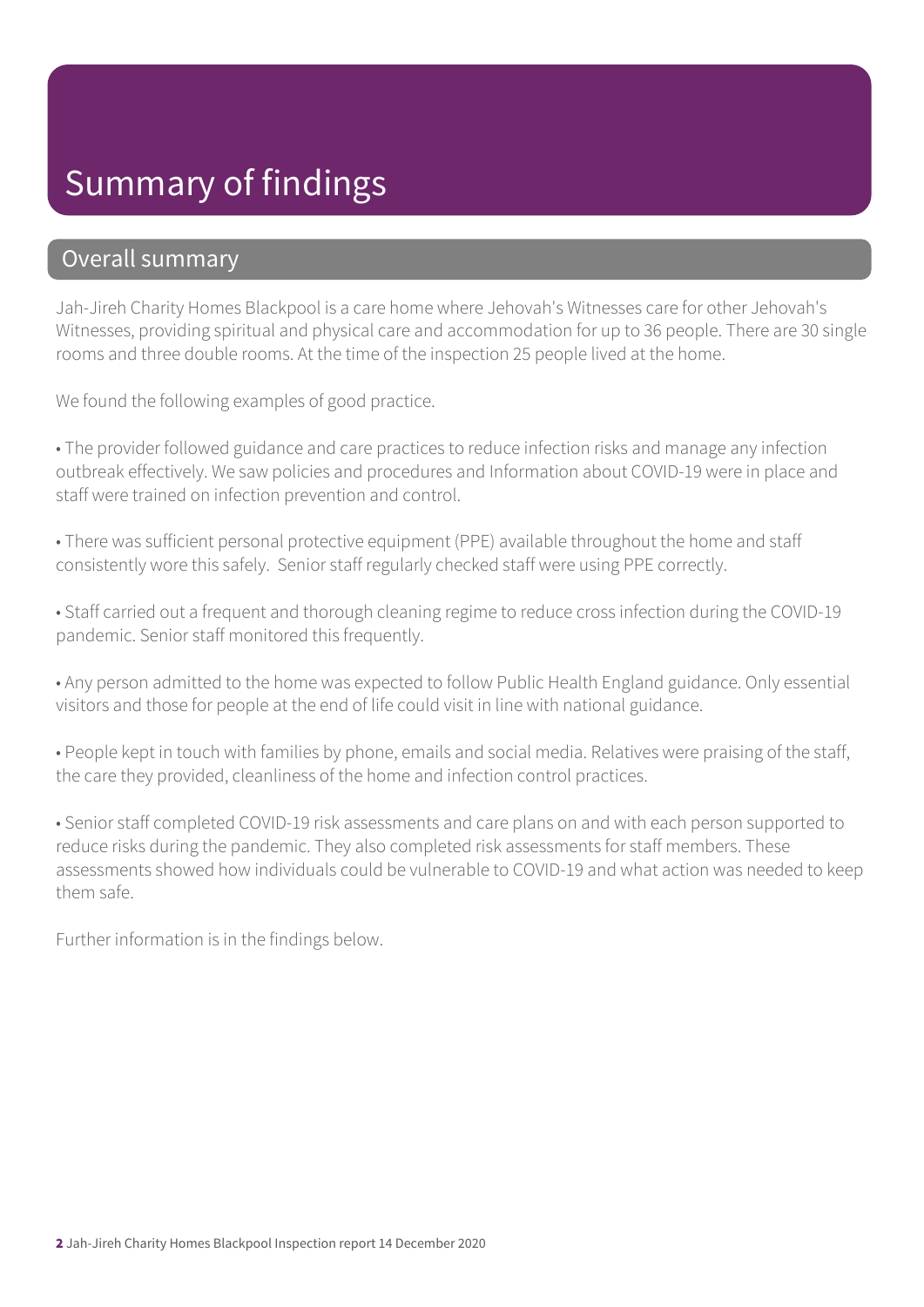## The five questions we ask about services and what we found

We always ask the following five questions of services.

We were assured the service were following safe infection prevention and control procedures to keep people safe.

### Is the service safe? Inspected but not rated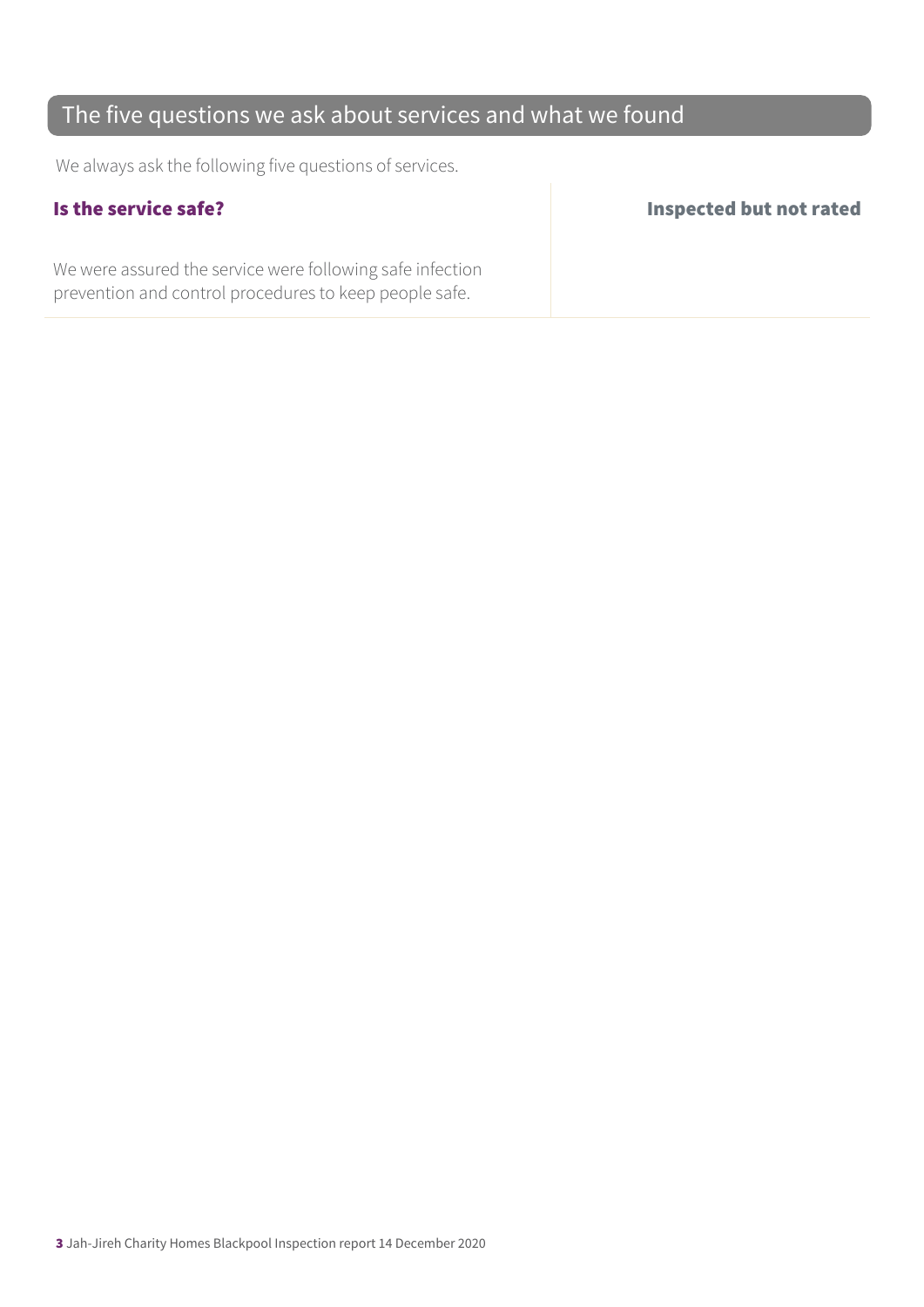

# Jah-Jireh Charity Homes Blackpool

Detailed findings

# Background to this inspection

We carried out this inspection under Section 60 of the Health and Social Care Act 2008 as part of our regulatory functions. This inspection was planned to check whether the provider is meeting the legal requirements and regulations associated with the Health and Social Care Act 2008.

As part of CQC's response to care homes with outbreaks of coronavirus, we are conducting reviews to ensure that the Infection Prevention and Control practice was safe and the service was compliant with IPC measures. This was a targeted inspection looking at the IPC practices the provider has in place.

This inspection took place on 24 November 2020 and was announced.